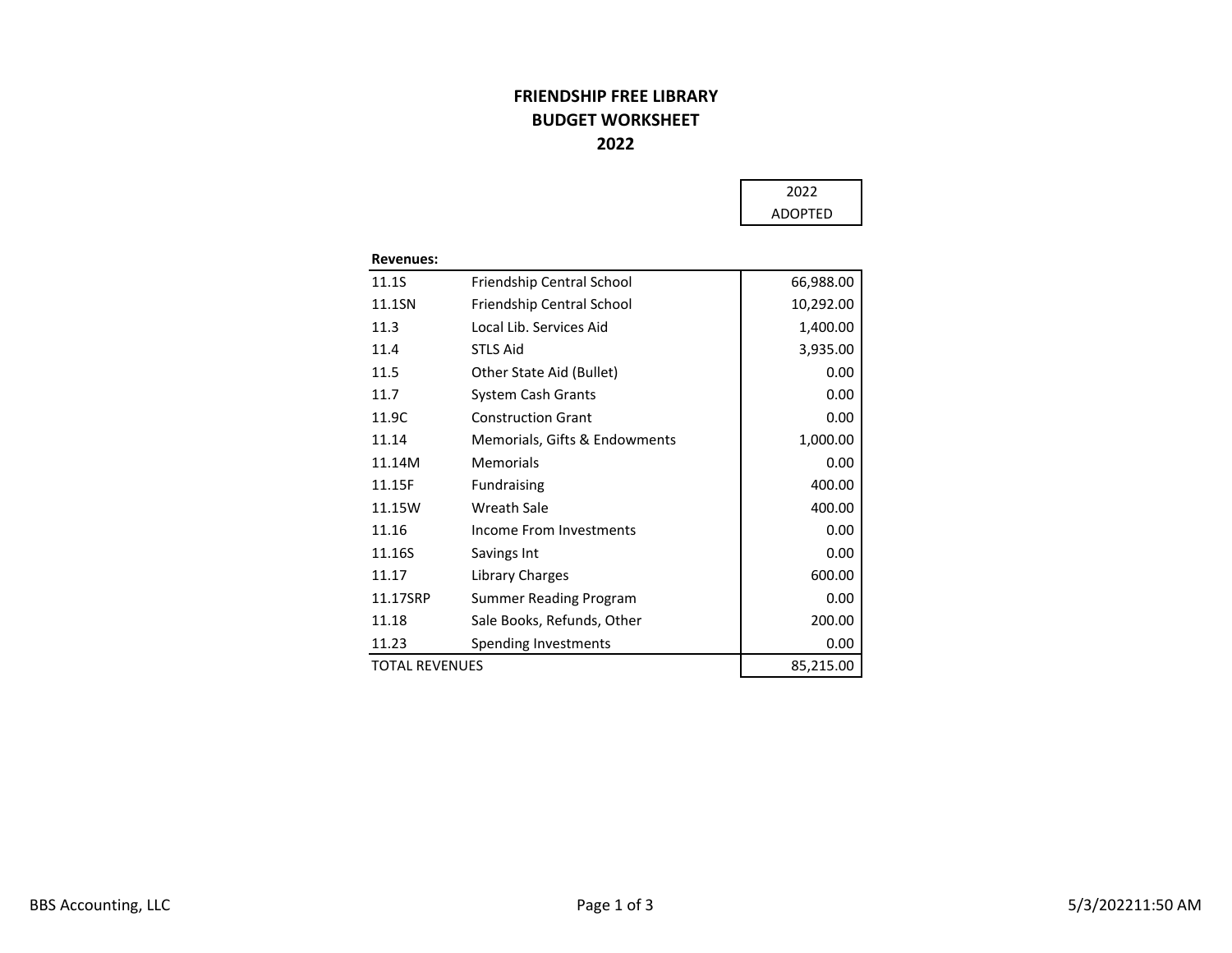## 2022ADOPTED

## Appropriations:

| 12.2C    | Librarian Clerk Pay                    | 13,000.00 |
|----------|----------------------------------------|-----------|
| 12.2D    | Librarian Director Pay                 | 21,500.00 |
| 12.4     | <b>Social Security</b>                 | 2,640.00  |
| 12.4D    | Disability Ins                         | 350.00    |
| 12.4U    | Unemployment Ins                       | 0.00      |
| 12.4W    | <b>Workers Comp</b>                    | 1,500.00  |
| 12.6B    | <b>Books</b>                           | 2,500.00  |
| 12.6M    | <b>Memorial Books</b>                  | 0.00      |
| 12.6R    | Replacement Book's & DVD's             | 0.00      |
| 12.7     | <b>Electronic Materials</b>            | 0.00      |
| 12.8D    | <b>Other Materials DVDs Etc</b>        | 2,000.00  |
| 12.13    | <b>Repairs Building &amp; Equip</b>    | 10,292.00 |
| 12.13A   | <b>Additional Repairs to Building</b>  | 0.00      |
| 12.13CG  | <b>Construction Grant</b>              | 0.00      |
| 12.13LR  | Library Share of Grant                 | 0.00      |
| 12.14    | From Other Funds (Repairs to Building) | 0.00      |
| 12.16C   | <b>Custodial Service</b>               | 2,060.00  |
| 12.16F   | <b>Fuel &amp; Utilities</b>            | 3,300.00  |
| 12.161   | Insurance                              | 2,200.00  |
| 12.16IC  | Independent Contractor                 | 3,000.00  |
| 12.16M   | <b>Maintenance Person</b>              | 500.00    |
| 12.16S   | <b>Custodial Supplies</b>              | 400.00    |
| 12.18    | Office & Lib Supplies                  | 600.00    |
| 12.18BT  | <b>Book Processing</b>                 | 200.00    |
| 12.19    | Telecommunications                     | 0.00      |
| 12.19IT  | Quarterly IT - STLS                    | 1,625.00  |
| 12.19TWC | Spectrum - STLS                        | 750.00    |